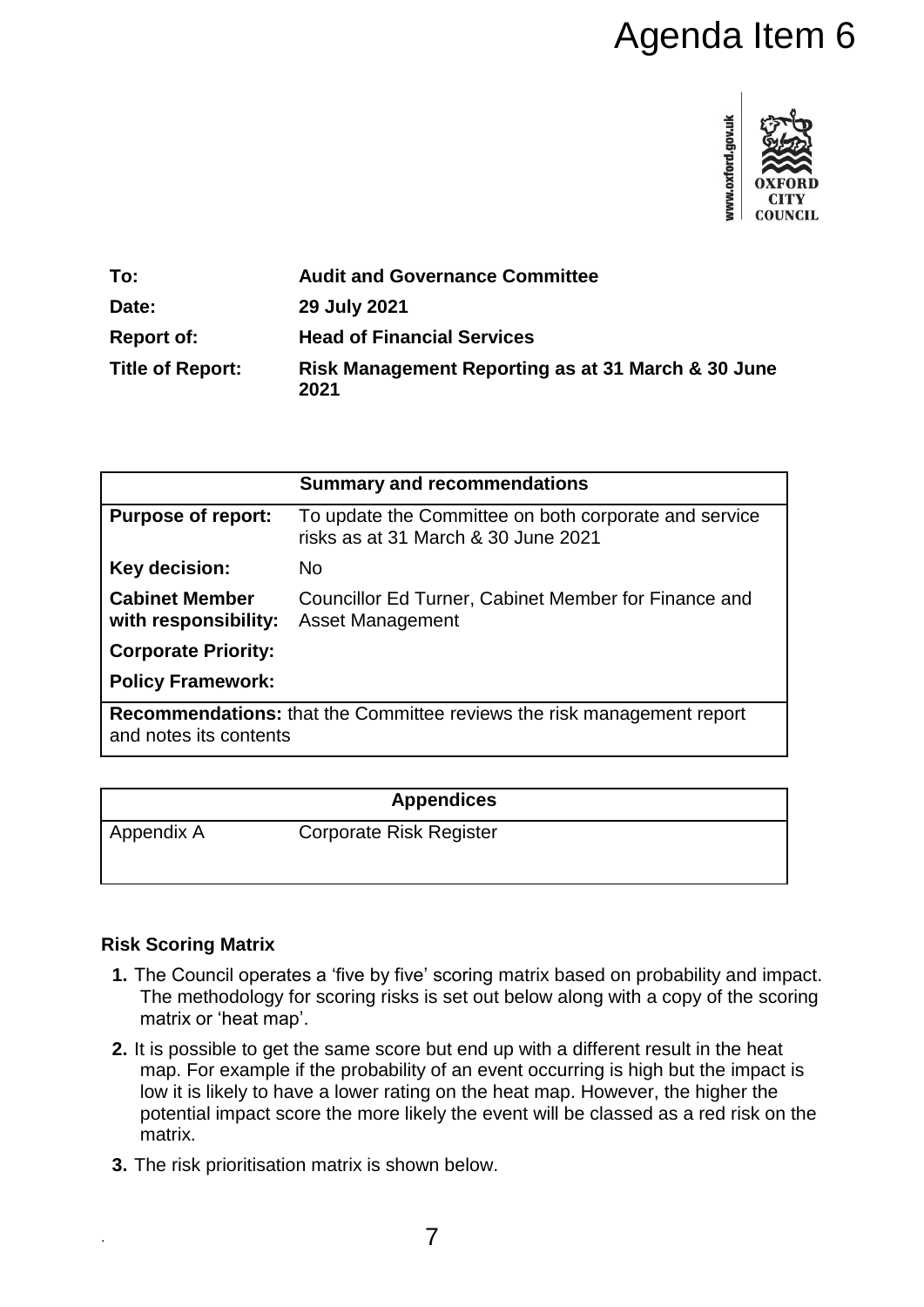

# **Risk Identification**

- **4. Corporate Risks –** The Corporate Risk Register (CRR) is reviewed by the Corporate Management Team (CMT) on a periodic basis, any new risks are incorporated into a revised version of the CRR. Risk owners of corporate risks are generally Executive Directors.
- **5. Service Risks –** Service Area risks are reviewed periodically by Heads of Service and Service Managers. The Financial Accounting Manager has oversight of all risks and on a quarterly basis will review service risks to determine whether they should be considered for inclusion in the Corporate Risk Register.
- **6. Project and Programme Risk –** The Council adopts the principles of Prince2 and agile methodologies in addition to recognised industry standards in construction for managing projects. Incorporated within these methodologies is a robust process for the management of risk within a project environment. Each project is managed by the Project Manager who controls and co-ordinates all aspects of the project through to conclusion.

# **Corporate Risk Register**

**7.** The Audit and Governance Committee normally receives information on risk on a quarterly basis. However, due to the Q4 meeting agenda in April 2021 being oversubscribed, the Q4 March Risk Report has been amalgamated with the Q1 June Risk Report. The Corporate Risk Register attached at Appendix A is as at 31 March and the Corporate Risk Register at Appendix B is as at 30 June.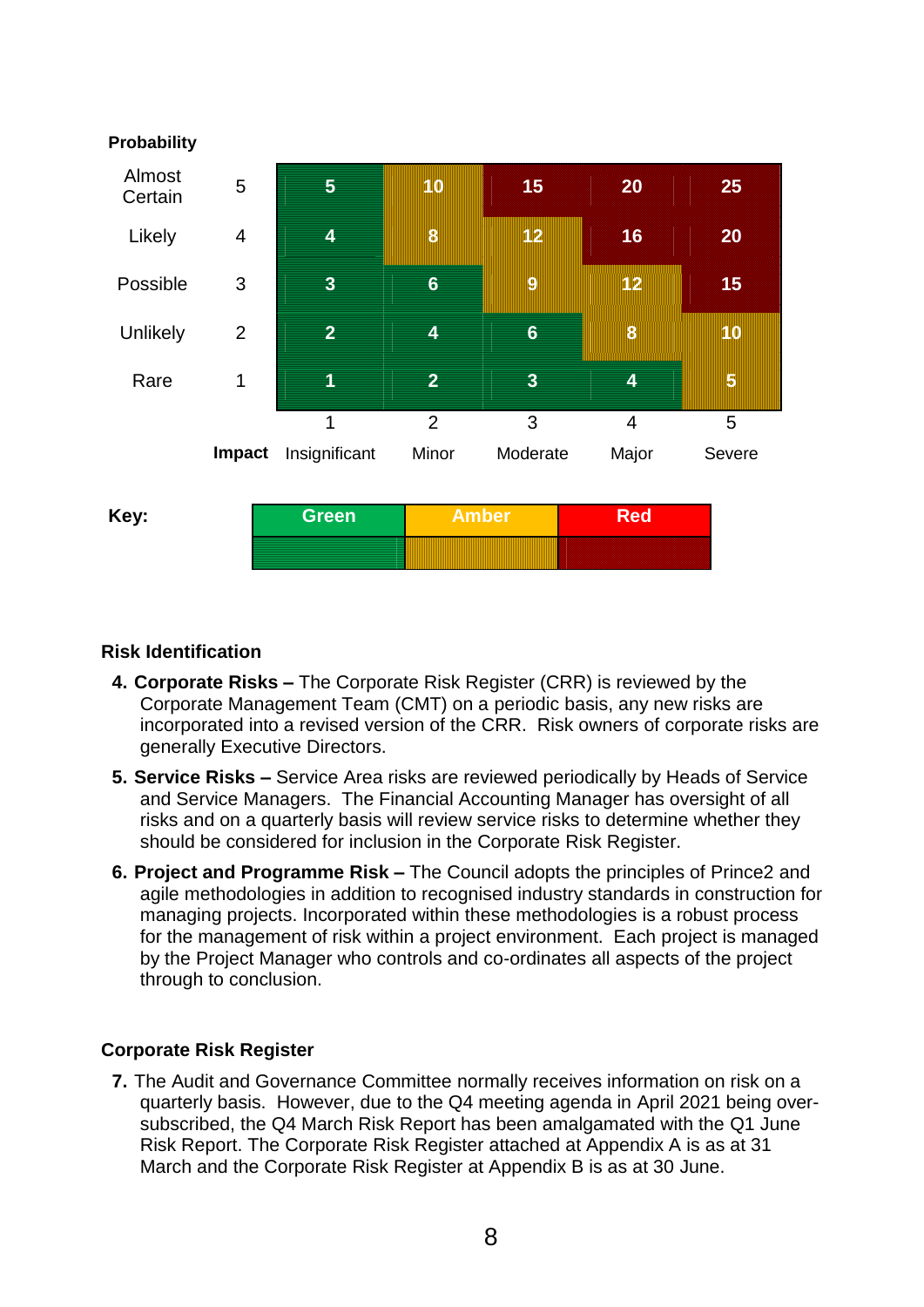#### **Corporate Risk Register – year to 31 March 2021**

- **8.** The number of Red risks has increased to five as a result of the continuing challenges surrounding the Covid-19 pandemic. Two Red risks are new and a previous Green risk has been increased to Red. A previous Red Risk; Balancing and Delivery of the Financial Plan has reduced to Amber as the Mid-Term Financial Plan has been produced and balanced for the next four year period.
- **9.** Details of the Red risks as at 31 March 2021 are as follows:
	- **Housing** the Council has key priorities around housing which include ensuring housing delivery and supply for the City of Oxford and enabling sufficient house building and investment. Insufficient housing in Oxford leads to an increase in homelessness which has an impact on residents. There are also health and quality of life issues. The Council is implementing delivery methods for temporary accommodation and accommodation for homelessness prevention which include a rent guarantee scheme, a growth deal to facilitate additional affordable housing and a tranche of property purchases to be delivered via real lettings. In addition the Council's housing companies are in the process of constructing new affordable homes and the Cabinet has approved plans which will result in the Council's Housing Revenue Account ("HRA") purchasing the social housing using its new borrowing headroom, following the removal of the HRA borrowing cap by central government. This has become more challenging in the short term due to the Covid-19 pandemic which has paused any delivery in the housing supply.
	- **Economic Growth** this relates to local, national or international factors adversely affecting the economic growth of the City. Despite some positive trends, the Risk still remains at Red. Issues relating to inflation, labour market supply, global economy, COVID levels locally, border arrangement, local business support being scaled back and business rates commencing suggests that there are still numerous risks.
	- **Negative Impacts of Climate Change -** this risk has changed from Green to Red as the need for action becomes increasingly more imperative. In mitigation, the Council has made action on climate change one of its corporate priorities and has stepped up its programme of action, partnering and influencing to seek to mitigate social health and environmental impacts on the City.
	- **Customer Experience Strategy 2019-2021** this new risk relates to the insufficient resources to deliver projects and lack of prioritisation.
	- **Customer Experience Strategy 2019**-**2021**  this new risk relates to delays or non-delivery of customer-facing and digital improvements.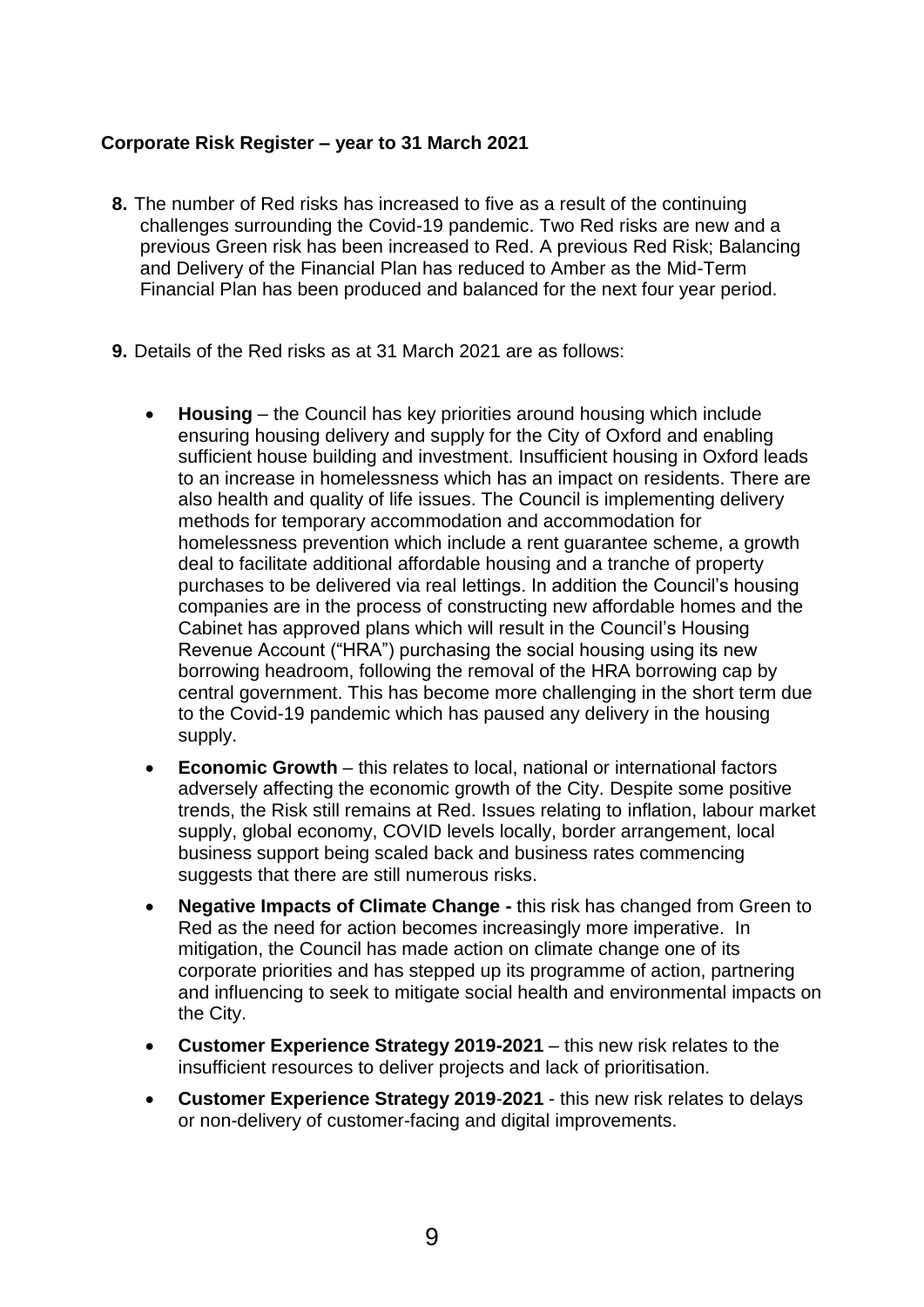**10.Which of these are new and which red risks have been closed in the period**. At the start of 2020, the Corporate Risk Register only had one Red risk which was in relation to Housing. Due to the challenges arising from COVID-19 in March 2020, two existing Amber risks, Economic Growth and the Balancing & Delivery of the Financial Plan were also increased to Red status for Q1. All three risks remained at Red and no change in the number of Red risks occurred until Q4 March 2021.The risk relating to the Balancing & Delivery of the Financial Plan was reduced to Amber status when the Mid Term Financial Plan was produced and balanced for the next 4 year period. The two remaining Red risks were unchanged. Two new risks were added to the Corporate Risk Register in March 2021 increasing the overall number of risks from 12 to 14. Both new risks were in respect of the Customer Experience Strategy 2019-2021 and had Red status. One risk related to the capacity to deliver projects and the second risk related to delays or non-delivery of projects. At the same time, an existing Green risk relating to the Negative Impacts of Climate Change was increased to Red status as action becomes increasingly imperative in this respect. The total number of Red risks by Q4 March 2021 was five. No Corporate risks were closed during this period.

| <b>Current Risk</b> | Q1<br>2020/21 | Q <sub>2</sub><br>2020/21 | Q3<br>2020/21 | Q4<br>2020/21 |
|---------------------|---------------|---------------------------|---------------|---------------|
| Red                 | 3             | 3                         | 3             |               |
| Amber               | 8             | 9                         |               |               |
| Green               |               |                           | 2             | 2             |
|                     |               |                           |               |               |
| <b>Total risks</b>  | 12            | 12                        | 12            |               |

**11.**The table below shows the levels of Red, Amber and Green current risks over the last 12 months.

#### **Service Risk Registers – year to 31 March 2021**

- **12.**Each year as part of the service planning process, all service risks are reviewed, those no longer relevant are deleted, and any new ones are added.
- **13.**The table below shows the number of service risks as at 31 March compared with the last 12 months.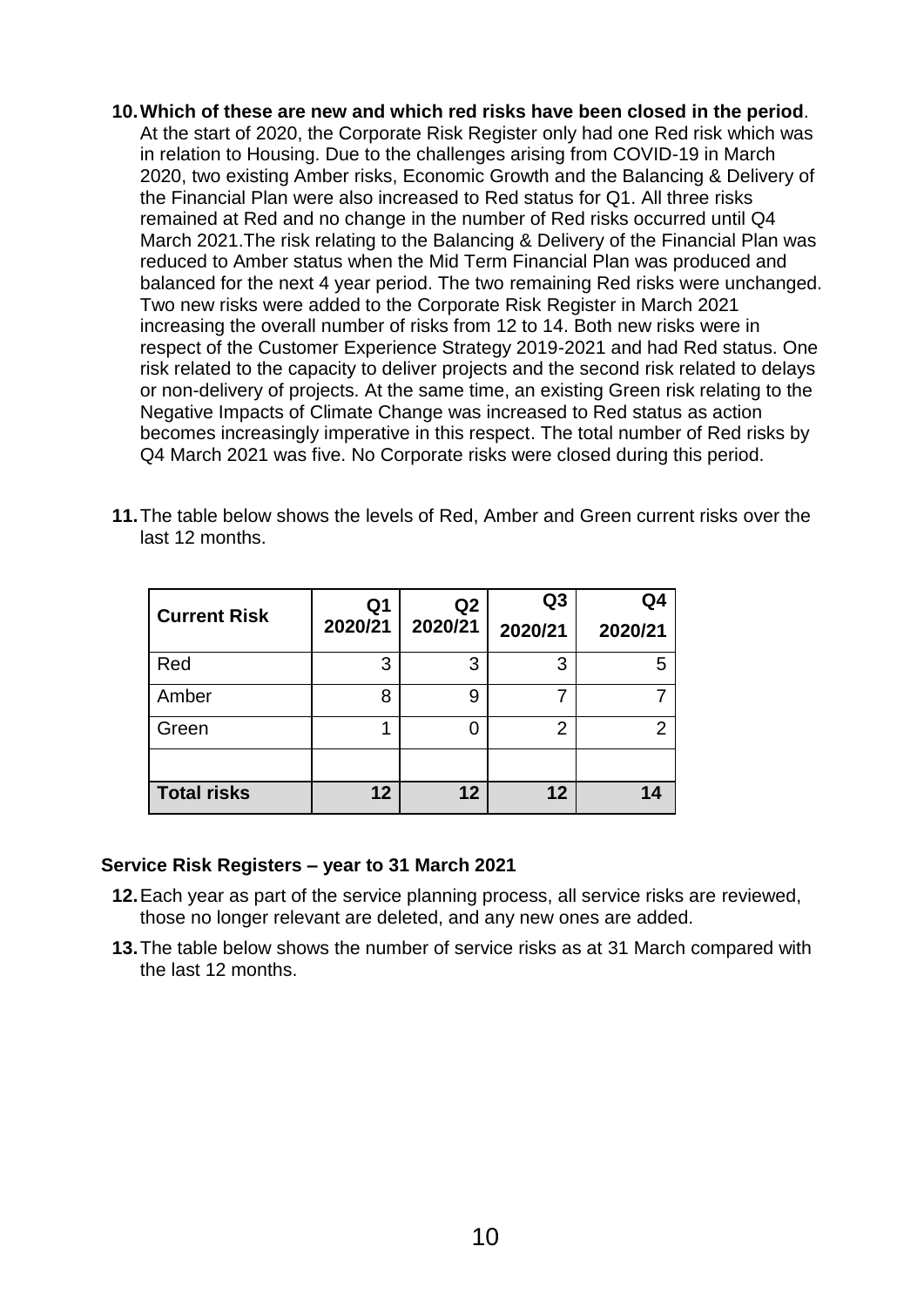| <b>Current Risk</b>     | Q <sub>1</sub> | Q2      | Q <sub>3</sub> | Q4      |
|-------------------------|----------------|---------|----------------|---------|
|                         | 2020/21        | 2020/21 | 2020/21        | 2020/21 |
| Red                     | 6              | 5       | 4              | 5       |
| Amber                   | 34             | 38      | 34             | 49      |
| Green                   | 11             | 7       | 14             | 11      |
| <b>Total risks</b>      | 51             | 50      | 52             | 65      |
| New risks in<br>quarter | 4              | 1       | $\overline{2}$ | 13      |
| Closed                  | 0              | 2       | 0              |         |

**14.**The number of Red risks has increased to five.

**15.**Details of the Red risks as at 31 March 2021 are as follows:

- **Community Services -** this relates to the non-achievement of Town Hall income targets. Due to the Covid-19 pandemic, the income shortfall is £653k.
- **Financial Services**  this relates to Management effectiveness and employee ability to deliver services due to the Covid-19 pandemic. This has increased workloads and the volume of emails, which together with the many on-line meetings is placing excessive pressure and demands on staff and managers.
- **Regulatory Services** this relates to Public Health Protection. The rise in Covid-19 cases in Oxford continues to cause concern. Large numbers of people in parks and open spaces. Plans and resources are in place for this and the re-opening on 12 April.
- **Regulatory Services** this relates the Regulation of the Private Rented Sector and the opportunity to embed HMO licensing across the City and to regulate the private rented sector. Cabinet has approved renewal report. Awaiting end of 3 month publicity period before scheme commences again on 10 June 2021, subject to there being no judicial review. **Update June 2021** – launch of renewed scheme successful. No judicial review threat. Large number of applications received. Risk reduced to Amber for Q1.
- **Housing Services** this relates to increased homelessness costs which has been additionally impacted due to the Covid-19 crisis.

**Which of these are new and which red risks have been closed in the period**. Due to the challenges surrounding the COVID-19 pandemic, the number of Red Service risks has fluctuated between four and six. There has been one new Service risk added with a Red status. The remaining Red risks were all existing Service risks. No Red Service risks have been closed but some have been reduced to Amber.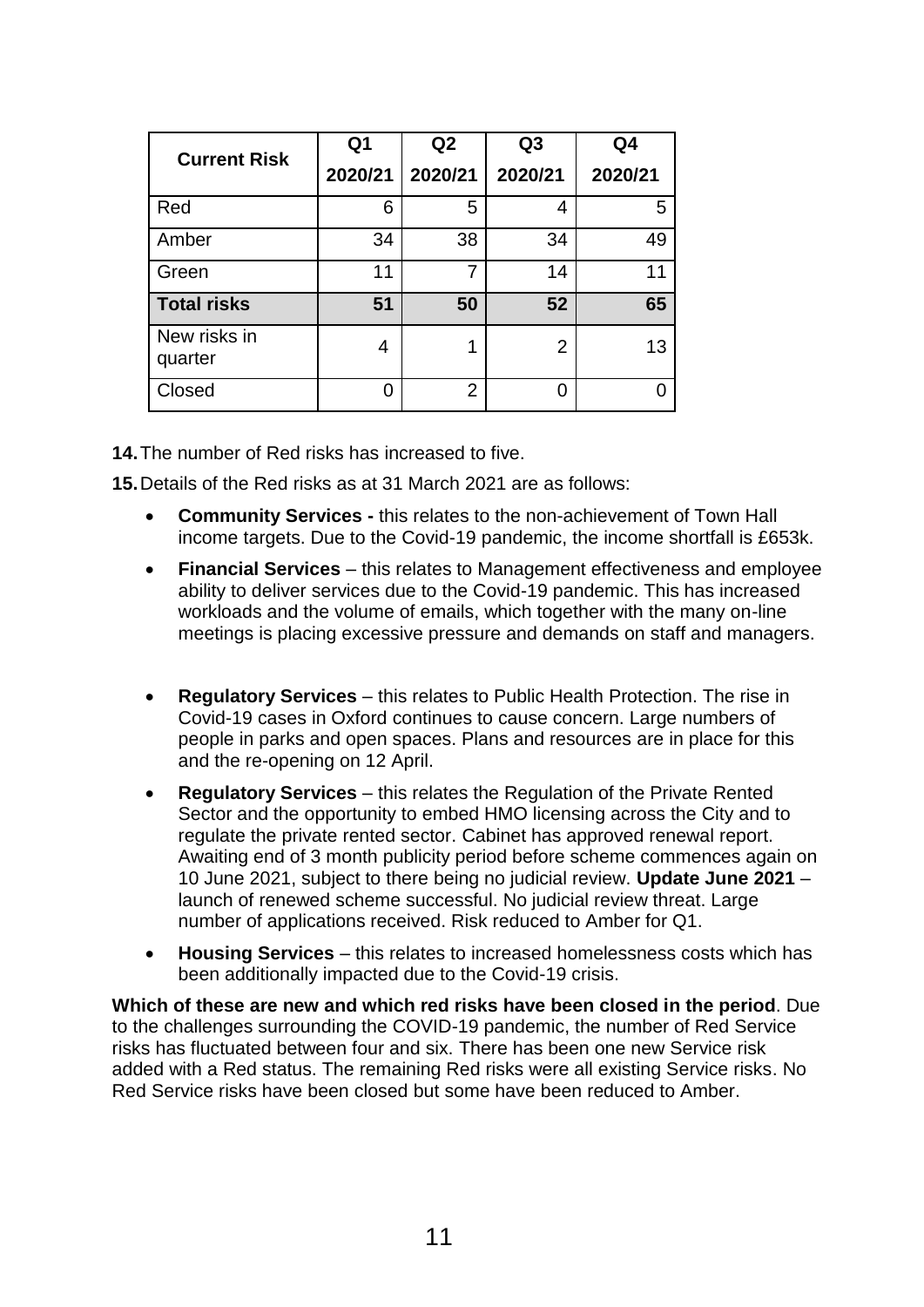# **Corporate Risk Register – Quarter to 30 June 2021**

- **16.** The number of Red risks has reduced to three. Two former Red risks which were added in Q4 have been reduced to Amber.
- **17.** Details of the Red risks are as follows:
	- **Housing** the Council has key priorities around housing which include ensuring housing delivery and supply for the City of Oxford and enabling sufficient house building and investment. Insufficient housing in Oxford leads to an increase in homelessness which has an impact on residents. There are also health and quality of life issues. The Council is implementing delivery methods for temporary accommodation and accommodation for homelessness prevention which include a rent guarantee scheme, a growth deal to facilitate additional affordable housing and a tranche of property purchases to be delivered via real lettings. In addition the Council's housing companies are in the process of constructing new affordable homes and the Cabinet has approved plans which will result in the Council's Housing Revenue Account ("HRA") purchasing the social housing using its new borrowing headroom, following the removal of the HRA borrowing cap by central government. This has become more challenging in the short term due to the Covid-19 pandemic which has paused any delivery in the housing supply.
	- **Economic Growth** this relates to local, national or international factors adversely affecting the economic growth of the City. Despite some positive trends, the Risk still remains at Red. Issues relating to inflation, labour market supply, global economy, COVID levels locally, border arrangement, local business support being scaled back and business rates commencing suggests that there are still numerous risks.
	- **Negative Impacts of Climate Change - T**he Council has made action on climate change one of its corporate priorities and has stepped up its programme of action, partnering and influencing to seek to mitigate social health and environmental impacts on the City.
- **18.** No risks have been closed in the period.
- **19.** The table below shows the levels of Red, Amber and Green current risks over the last 12 months.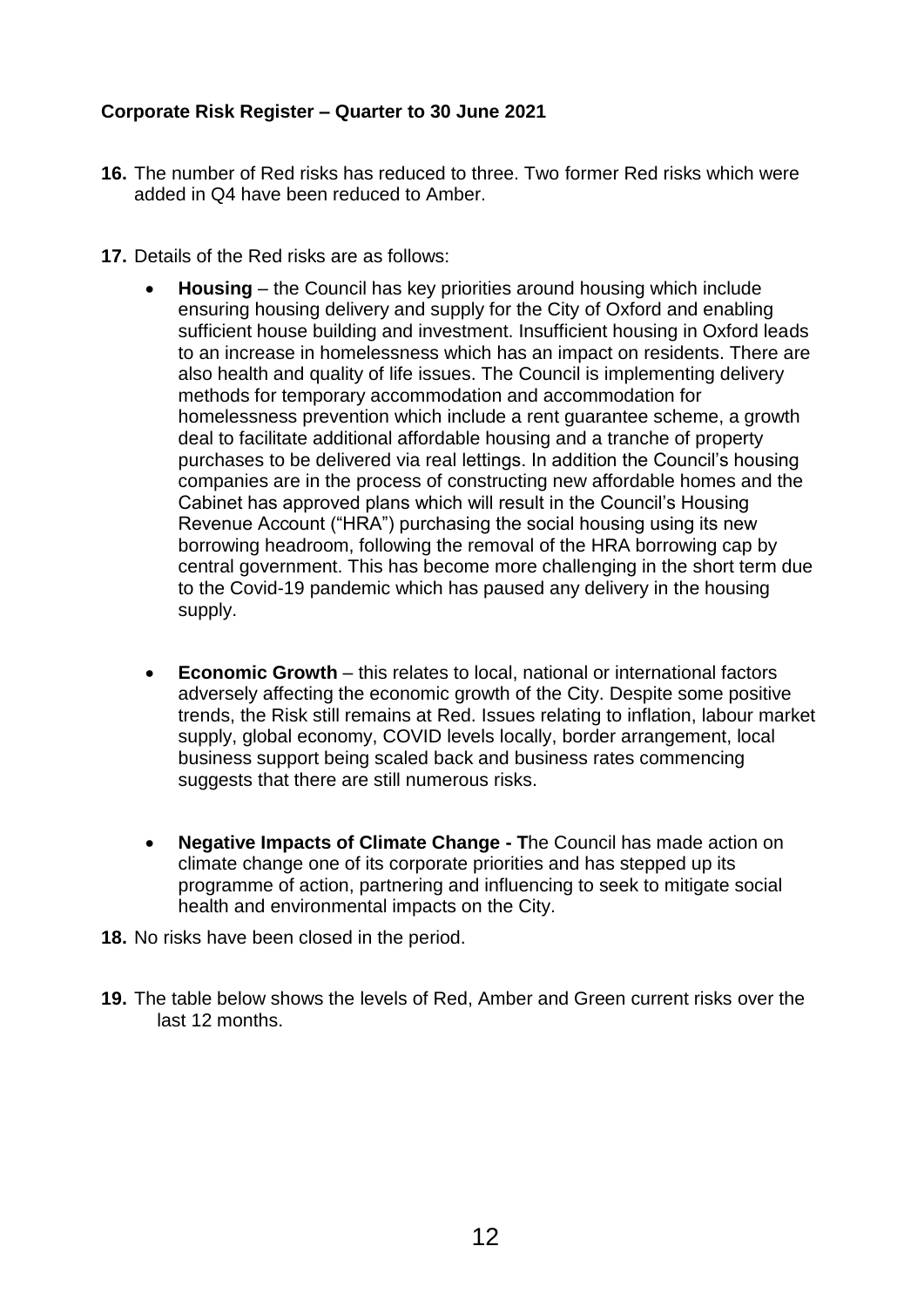| <b>Current Risk</b> | Q <sub>2</sub><br>2020/21 | Q <sub>3</sub><br>2020/21 | Q4<br>2020/21  | Q1<br>2021/22 |
|---------------------|---------------------------|---------------------------|----------------|---------------|
| Red                 | 3                         | 3                         | 5              | 3             |
| Amber               | 9                         |                           |                | 11            |
| Green               | ი                         | $\overline{2}$            | $\overline{2}$ |               |
|                     |                           |                           |                |               |
| <b>Total risks</b>  | 12                        | 12                        | 14             |               |

#### **Service Risk Registers – Quarter to 30 June 2021**

- **20.** Each year as part of the service planning process, all service risks are reviewed, those no longer relevant are deleted, and any new ones are added.
- **21.** The table below shows the number of service risks as at 30 June compared with the last 12 months.

| <b>Current Risk</b>     | Q2             | Q <sub>3</sub> | Q4      | Q1      |
|-------------------------|----------------|----------------|---------|---------|
|                         | 2020/21        | 2020/21        | 2020/21 | 2021/22 |
| Red                     | 5              | 4              | 5       | 9       |
| Amber                   | 38             | 34             | 49      | 48      |
| Green                   | 7              | 14             | 11      | 8       |
| <b>Total risks</b>      | 50             | 52             | 65      | 65      |
| New risks in<br>quarter | 1              | $\overline{2}$ | 13      |         |
| Closed                  | $\overline{2}$ | O              | 0       |         |

- **22.** The number of Red risks has increased to nine.
- **23.** Details of the Red risks are as follows:
	- **Community Services -** this relates to Budget and Income from Event Hire. More flexibility is being given to event organisers regarding lead in times required to process events and this includes being flexible in respect of fee categories where necessary in order to support event organisers put on events during this difficult roadmap and economic time but only where safe and legal to do so.
	- **Financial Services**  this relates to Management effectiveness and employee ability to deliver services due to the Covid-19 pandemic. This has increased workloads and the volume of emails, which together with the many on-line meetings is placing excessive pressure and demands on staff and managers.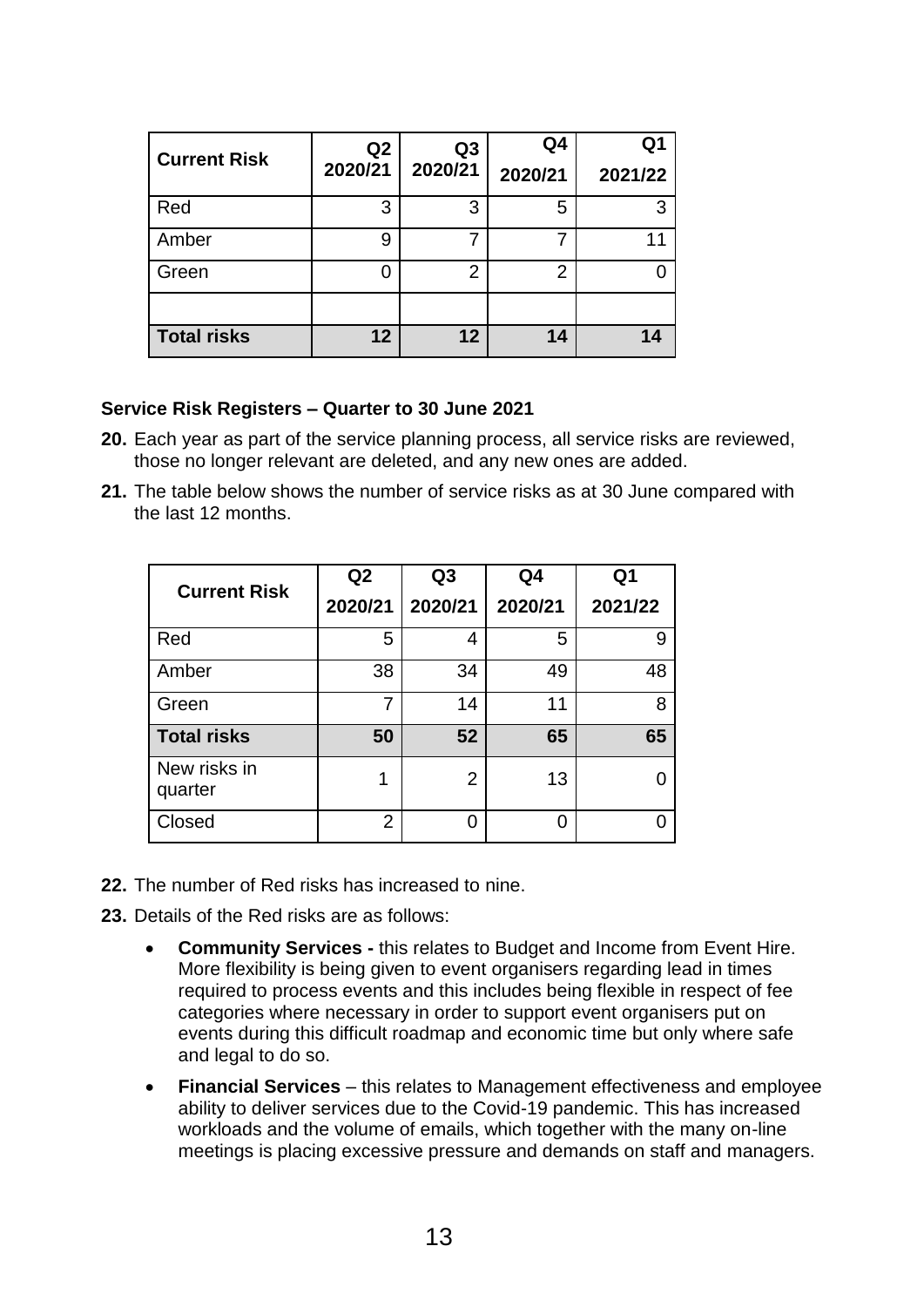- **Financial Services**  this relates to ICT and not being able to deliver the improvements to ICT systems in a timely and manageable manner. There are a number of system implementations that are being planned over the coming months, including Paris Income Management for 31 August 2021 and Civica Revenues and Benefits 30 September 2021. In addition the implementation of QL on 18 May 2021 has brought considerable disruption to business as usual.
- **Regeneration & Major Projects**  this relates to Health & Safety in relation to poor health and safety compliance due to inconsistent levels of experience and training. A Health & Safety training protocol has been developed which is being rolled out to all Project Managers.
- **Regeneration & Major Projects** this relates to poor project management of projects or unforeseen circumstances.
- **Regeneration & Major Projects**  this relates to Support Team Capacity which can cause delays to projects. Resource pressures are extremely high. There are regular liaisons with Head of Service and Managers. Looking to review wider capital programme and this will then need to be resolved through a review to capital programme and budget setting process in a combination of reprioritization and additional resources factored into capital budgets where possible.
- **Regeneration & Major Projects**  this relates to Staff Budget. There is a lack of budget to maintain staffing levels across the service. Principle of approach agreed for 2021/22. Need to ensure that this is continued for future years. More difficult areas are City Centre Management and Economic Development where further external funding is not secured, may have to reduce support in these areas over time.
- **Regulatory Services** this relates to Public Health Protection. The rise in Covid-19 cases in Oxford and nationally continues to cause concern. Step 4 did not happen. All Covid secure work is continuing but Teams are stretched. Next step planned for July. Planning for restrictions release impacts.
- **Housing Services** this relates to increased homelessness costs which has been additionally impacted due to the Covid-19 crisis.

# **Business Continuity**

- **24.** The Council continues to respond to the COVID-19 pandemic in compliance with Government guidelines. Most staff continue to work from home and all work which couldn't be carried out within Government guidelines has ceased. The locality hubs continue to support vulnerable people and accommodation has been made available for all rough sleepers. St Aldates Chambers Customer Service Centre has re-opened offering residents' face-to-face meetings with staff. To ensure the protection of both staff and customers, significant Covid-19 health and safety measures have been put in place to ensure Covid-secure meetings.
- **25.** The Councils plans for Restart, recovery and renewal is an ongoing process that helps anticipate, prepare, and respond to and recover from the impact of COVID-19. The Services will continue to deliver and develop effective processes to help mitigate risks to the smooth running and delivery of services, ensuring they can best continue to operate to the extent required in the event of COVID-19 and beyond. These include: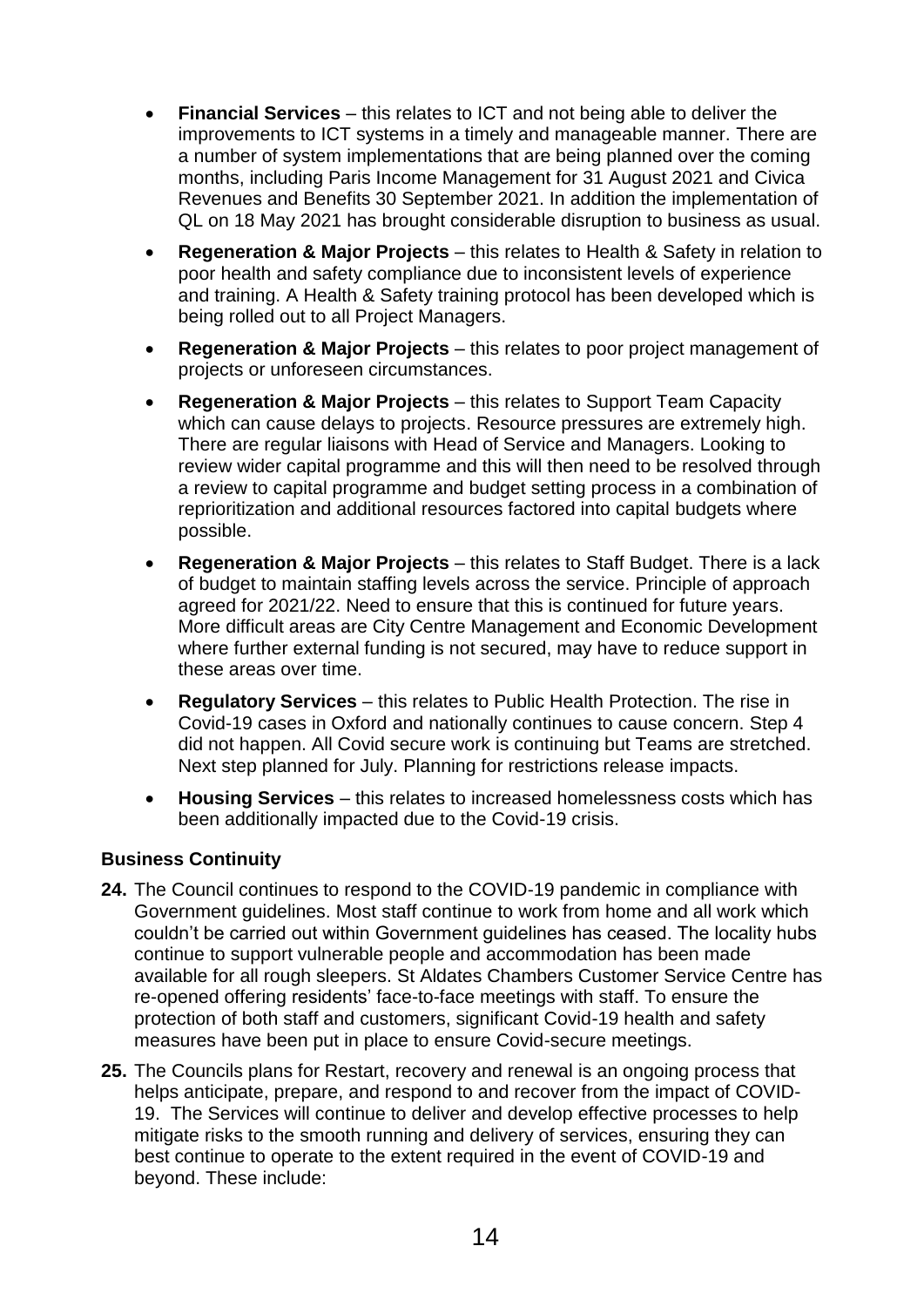- Task and finish groups
- Identifying alternative strategies to mitigate further loss and assessing their potential effectiveness in maintaining ability to deliver critical and new - some unknown – service functions
- Contract variations
- New ways of working
- Staff well-being and resilience
- Service transformation (i.e. using skills and learning to create new structure)
- Budget review and re-prioritisation
- Generating new revenue
- Shielding the most vulnerable
- Healthy Place Shaping
- Strengthening and creating new partners
- Transforming the service business plan to help address new challenges and changing needs.

#### **Risk Management**

- **26.** In order to monitor and ensure that there is a clear and consistent approach to the management of risk across the organisation, between services and between corporate and service levels, the Risk Management Group will be implementing the following action plan during 2021:-
	- 1. Review of Corporate Risk Register Risk Management Group (RMG) and Operational Delivery Group (ODG) Q1 2021
	- 2. Sample check review of risks in connection with projects RMG
	- 3. Sample check review of service risks RMG
	- 4. Review of risk in companies and joint ventures RMG Q1 2021
	- 5. Review all Red Risks on a quarterly basis RMG

Actions 2 to 4 are reviewed over the four meetings in the year in order to allow sufficient time for each area.

#### **Climate Change/Environmental Impact**

**27.** There are no specific impacts arising directly from this report

#### **Equalities Impact**

**28.** There are no equalities impacts arising directly from this report.

# **Financial Implications**

**29.** There are no financial implications arising directly from this report.